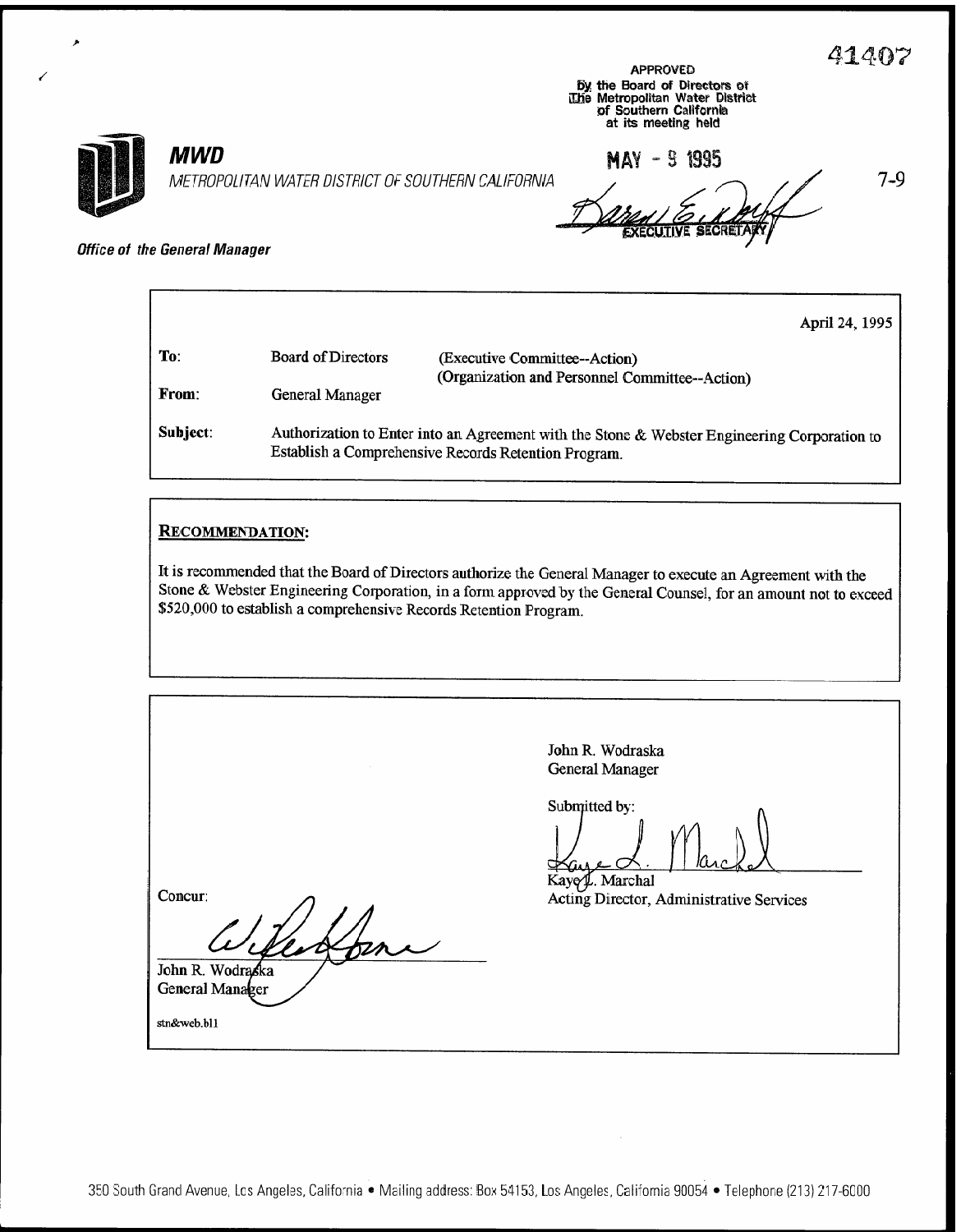l

#### **BRIEF DESCRIPTION:**

A comprehensive Records Retention Program will enable Metropolitan to more efficiently identify, classify, inventory, transfer, retrieve, store and purge Metropolitan records which exist in all media (including electronic, videotape, audio, microfilm, photographic negatives and publications).

|   |                       |   | <b>FUNDING</b>         |            | <b>TYPE OF COMPETITION</b> |
|---|-----------------------|---|------------------------|------------|----------------------------|
|   | <b>CONTRACT TYPE</b>  |   | CAPITAL                |            | <b>RFQ</b>                 |
| ∇ | <b>NEW</b>            | M | 0 & M                  | <u>lv/</u> | <b>RFP</b> NO. 141         |
|   | AMENDED               |   | <b>BUDGET STATUS</b>   |            | <b>INFORMAL RFP</b>        |
|   | <b>CONTRACT FORM</b>  | М | FY 94/95 AMT \$50,000  |            | <b>OTHER COMPETITION</b>   |
|   | LEASE.                | ☑ | OUT-YEAR AMT \$470,000 |            |                            |
| Μ | PROFESSIONAL SERVICES |   | NON-BUDGET AMT         |            | <b>SOLE SOURCE</b>         |
|   |                       |   |                        |            |                            |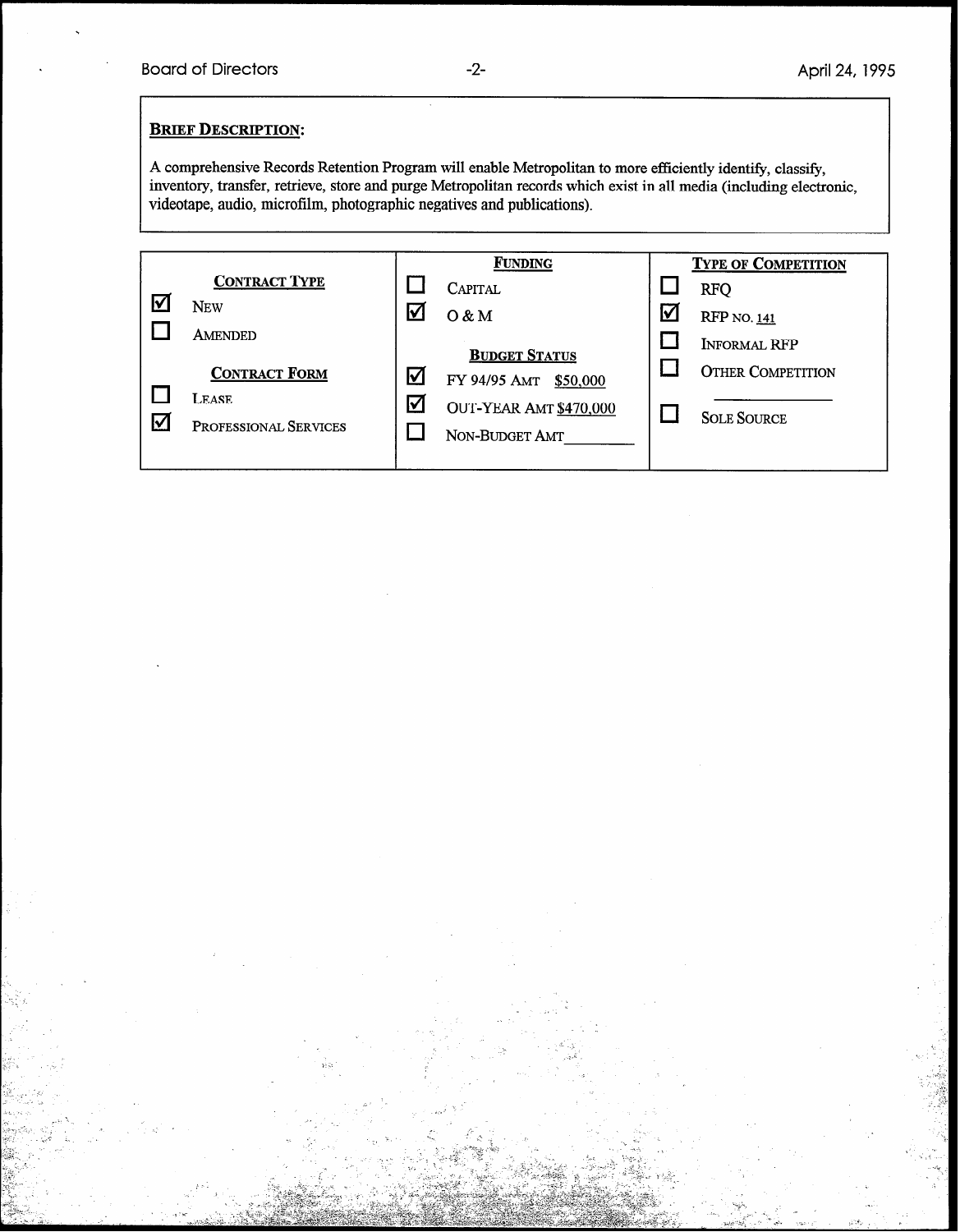#### PURPOSE/BACKGROUND:

Metropolitan's Administrative Code (Section 10100 et seq.) sets forth general parameters regarding which types of records must be permanently maintained, and which documents may be destroyed.

Currently, Metropolitan's Records Center serves as the custodian for over 26 million records, including both correspondence and other documents, and drawings. Approximately 5,000 requests for service are received monthly, however, as the current system is manual, it is highly labor intensive and less efficient and responsive than automated systems. Also, as these records have not been inventoried, it is likely that there is much duplication within the central repository, resulting in unnecessary storage costs. Metropolitan currently budgets \$1.5 million ammally for this program.

Additionally, individual Divisions maintain records independent of the centralized system which may include vital and historic records which are not known to Records Center personnel. In many cases, staff believes there are no centralized back-up copies of these records, and is concerned that because historic records may not be stored under optimum climatic conditions, deterioration will result over time.

Because staff recognizes the need to more proactively manage the records function, in May 1994, Metropolitan retained the DMR Group, Inc., to conduct a Business Process Reengineering (BPR) of records management activities. The BPR Project involved investigating options for centralizing and automating records maintenance by revising policies, developing and defining new work flows, business processes and technology infrastructure.

The BPR Project disclosed that Metropolitan's records management functions could be improved by codifying records retention schedules and procedures into a comprehensive policy document. An improved, more userfriendly program will enhance Metropolitan's ability to provide for the systematic control and retrieval of centralized vital and historic records, correspondence, drawings and specifications. The DMR Group's initial estimate of BPR savings, once fully implemented, was anticipated in excess of \$593,000 annually.

The development of an improved document management effort is consistent with Metropolitan's Business Resumption Planning activities, whereby in the event of a disaster, Metropolitan will need to immediately identify and access vital records.

It is also anticipated that pending legislation (SB 323, Kopp) may expand the definition of which types of documentation are considered to be public records and may require public agencies to implement systems which improve accessibility of these records to requesters.

As a result of the above considerations, a Request for Proposals (RFP) to secure consulting services for developing a comprehensive Records Retention Program was released on October 12, 1994. Upon evaluation of the proposals and interviews, the staff review committee is recommending selection of the Stone & Webster Engineering Corporation.

The proposed Scope of Services is detailed within Attachment A.

#### **MBE/WBE:**

The goals for this contract are 15 percent MBE and 5 percent WBE. The Stone & Webster Engineering Corporation has committed to achieving 19.8 percent MBE and 19.74 percent WBE. The MBE/WBE contractors are listed in Attachment B.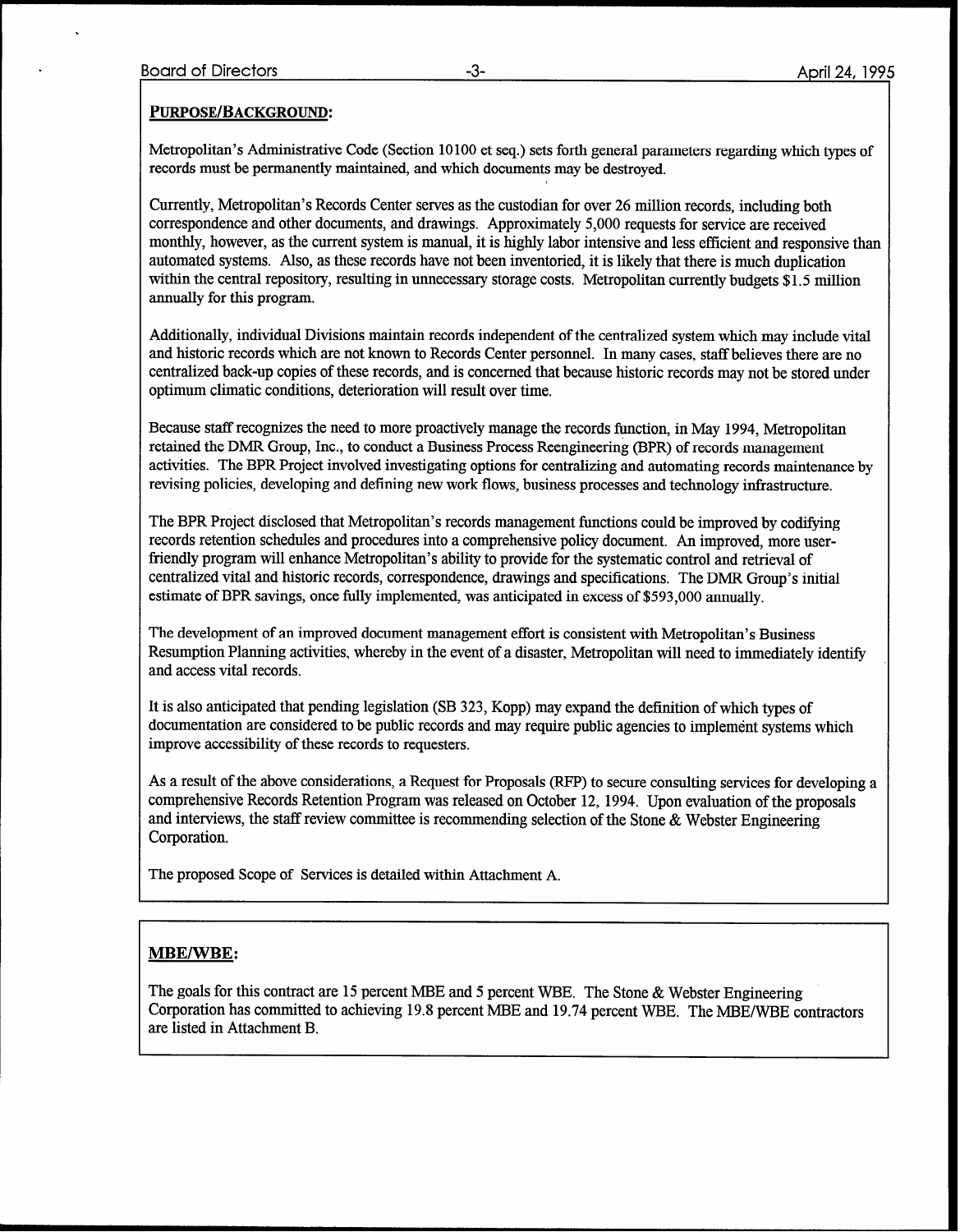#### CEQA COMPLIANCE/ ENVIRONMENTAL DOCUMENTATION:

Pursuant to Section 15378(b)(3) of the California Environmental Quality Act ( CEQA) Guidelines, the action requested by this Letter is exempt from the provisions of CEQA as it is a continuing administrative activity and does not meet the definition of a "project."

| <b>RFP STATISTICS</b>                                                                                   | <b>EVALUATION CRITERIA</b>                                                                                                                          |
|---------------------------------------------------------------------------------------------------------|-----------------------------------------------------------------------------------------------------------------------------------------------------|
| <b>47 FIRMS REQUESTED RFP</b><br><b>8 FIRMS SUBMITTED PROPOSALS</b><br><b>4 FIRMS WERE SHORT-LISTED</b> | RELEVANT EXPERIENCE (30 PTS.).<br>SIMILAR PROJECTS (30 PTS.), PROPOSED<br>METHODOLOGY (25 PTS.), EXPERIENCE<br>WITH OTHER PUBLIC AGENCIES (15 PTS.) |
| <b>CONTRACTS WITH CONSULTANT</b>                                                                        | <b>CONTRACTUAL DETAILS</b>                                                                                                                          |
| $\blacksquare$ TOTAL NO. 0<br>MAXIMUM DOLLAR AMT.                                                       | <b>M</b> ANTICIPATED DURATION 12 MONTHS<br>HOURLY RATES SEE FEE<br>SCHEDULE (ATTACHMENT C)                                                          |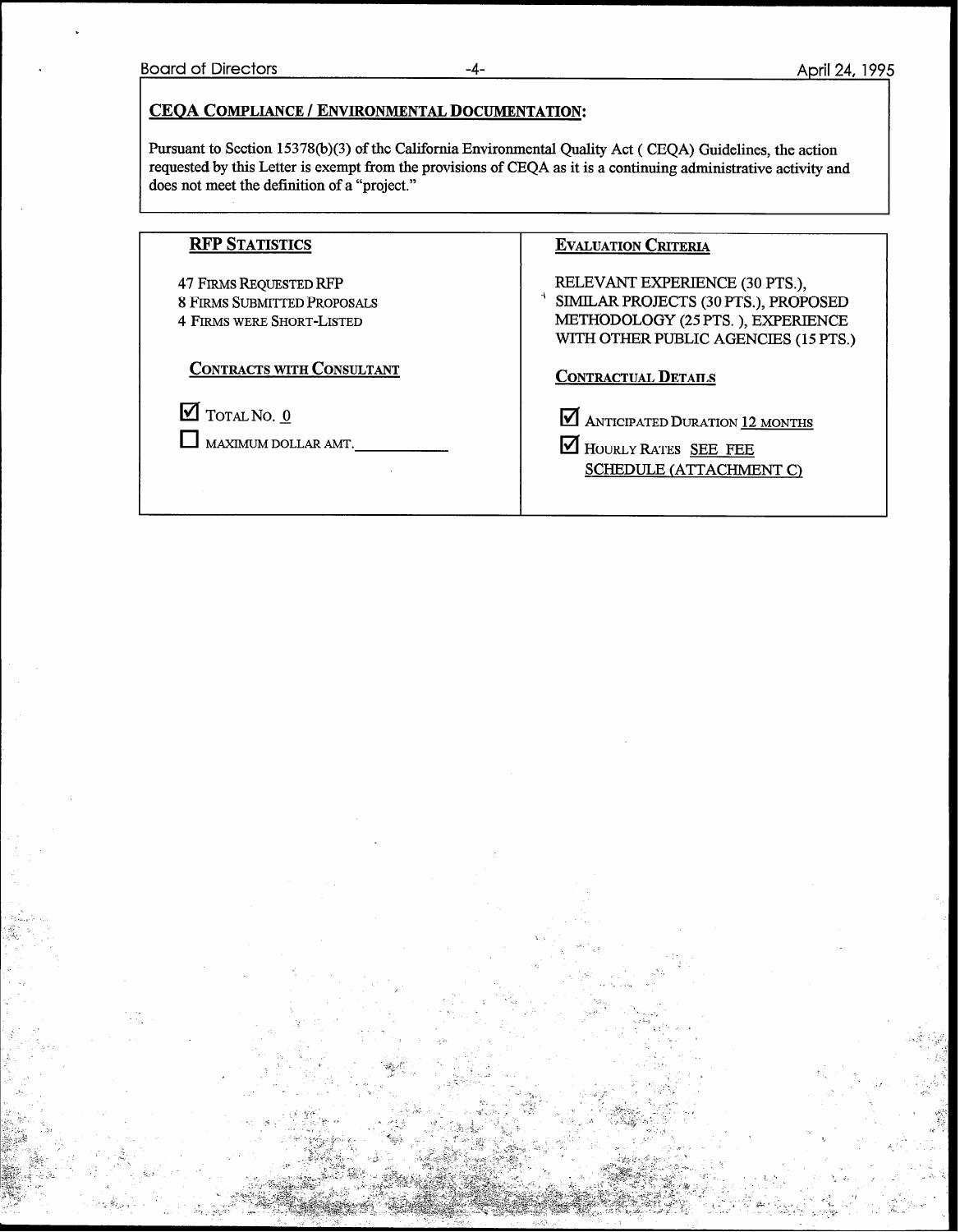### 41407

#### Stone & Webster Engineering Corporation Scope of Services (RFP 141)

- 1. Conduct physical inventory identifying types of records for all media (record series) including: micrographic, paper, photographic, videotape, audiotape and publications authored by Metropolitan staff.
	- la. Interview Records Coordinators and selected management staff at all Metropolitan sites;
	- lb. Conduct a physical inventory of all record series at each site;
	- 1c. Integrate existing records into Metropolitan's software application (Cuadra Star Records Management).
- 2. Conduct legal analyses of each record series.
	- 2a. Research compliance with California Government, Administrative, Evidence and Labor Codes, California Public Records Act, U. S. Codes and the Code of Federal Regulations.
- 3. Develop a Records Retention Schedule including:
	- 3a. Newly-defined and updated Record Series;
	- 3b. All new Record Series classifications;
	- 3c. Retention periods for each Record Series, with citation references.
- 4. Develop functional specifications to enable Metropolitan to continue the integration of new documents into the Cuadra Star system.